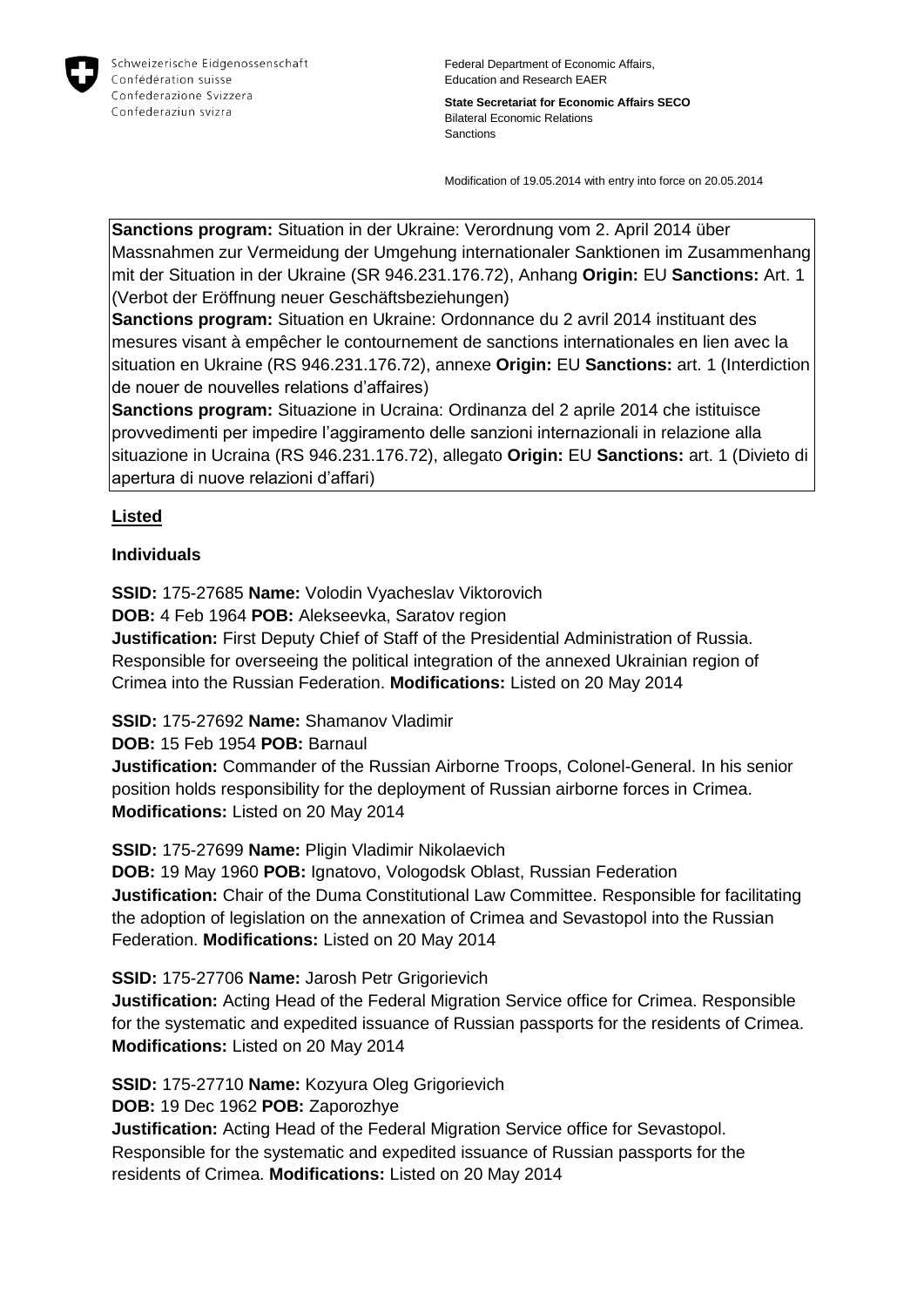### **SSID:** 175-27717 **Name:** Ponomariov Viacheslav

**Justification:** Self-declared mayor of Slaviansk. Ponomarev called on Vladimir Putin to send in Russian troops to protect the city and later asked him to supply weapons. Ponomarev's men are involved in kidnappings (they captured Ukrainian reporter Irma Krat and Simon Ostrovsky, a reporter for Vice News, both were later released, they detained military observers under OSCE Vienna Document). **Modifications:** Listed on 20 May 2014

# **SSID:** 175-27721 **Name:** Bezler Igor Mykolaiovych

### **DOB:** 1965

**Justification:** One of the leaders of self-proclaimed militia of Horlivka. He took control of the Security Service of Ukraine's Office in Donetsk region building and afterwards seized the Ministry of Internal Affairs' district station in the town of Horlivka. He has links to Ihor Strielkov under which command he was involved in the murder of Peoples' Deputy of the Horlivka's Municipal Council Volodymyr Rybak according to the SBU. **Modifications:** Listed on 20 May 2014

## **SSID:** 175-27726 **Name:** Kakidzyanov Igor

**Justification:** One of the leaders of armed forces of the self-proclaimed "Donetsk People's Republic". The aim of the forces is to "protect the people of Donetsk People's Republic and territorial integrity of the republic" according to Pushylin, one of the leaders of the "Donetsk People's Republic". **Modifications:** Listed on 20 May 2014

#### **SSID:** 175-27730 **Name:** Tsariov Oleg

**Justification:** Member of the Rada. Publicly called for the creation of the Federal Republic of Novorossia, composed of South Eastern Ukrainian regions. **Modifications:** Listed on 20 May 2014

## **SSID:** 175-27734 **Name:** Lyagin Roman

**Justification:** Head of the "Donetsk People's Republic" Central Electoral Commission. Actively organised the referendum on 11 May on the self-determination of the "Donetsk People's Republic". **Modifications:** Listed on 20 May 2014

## **SSID:** 175-27738 **Name:** Malykhin Aleksandr

**Justification:** Head of the "Lugansk People's Republic" Central Electoral Commission. Actively organised the referendum on 11 May on the self-determination of the "Lugansk People's Republic". **Modifications:** Listed on 20 May 2014

#### **SSID:** 175-27742 **Name:** Poklonskaya Natalia Vladimirovna

**DOB:** 18 Mar 1980 **POB:** Eupatoria

**Justification:** Prosecutor of Crimea. Actively implementing Russia's annexation of Crimea. **Modifications:** Listed on 20 May 2014

**SSID:** 175-27749 **Name:** Shevchenko Igor Sergeievich **Justification:** Acting Prosecutor of Sevastopol. Actively implementing Russia's annexation of Sevastopol. **Modifications:** Listed on 20 May 2014

## **Entities**

**SSID:** 175-27753 **Name:** PJSC Chernomorneftegaz **Justification:** On 17.03.2014 the "Parliament of Crimea" adopted a resolution declaring the